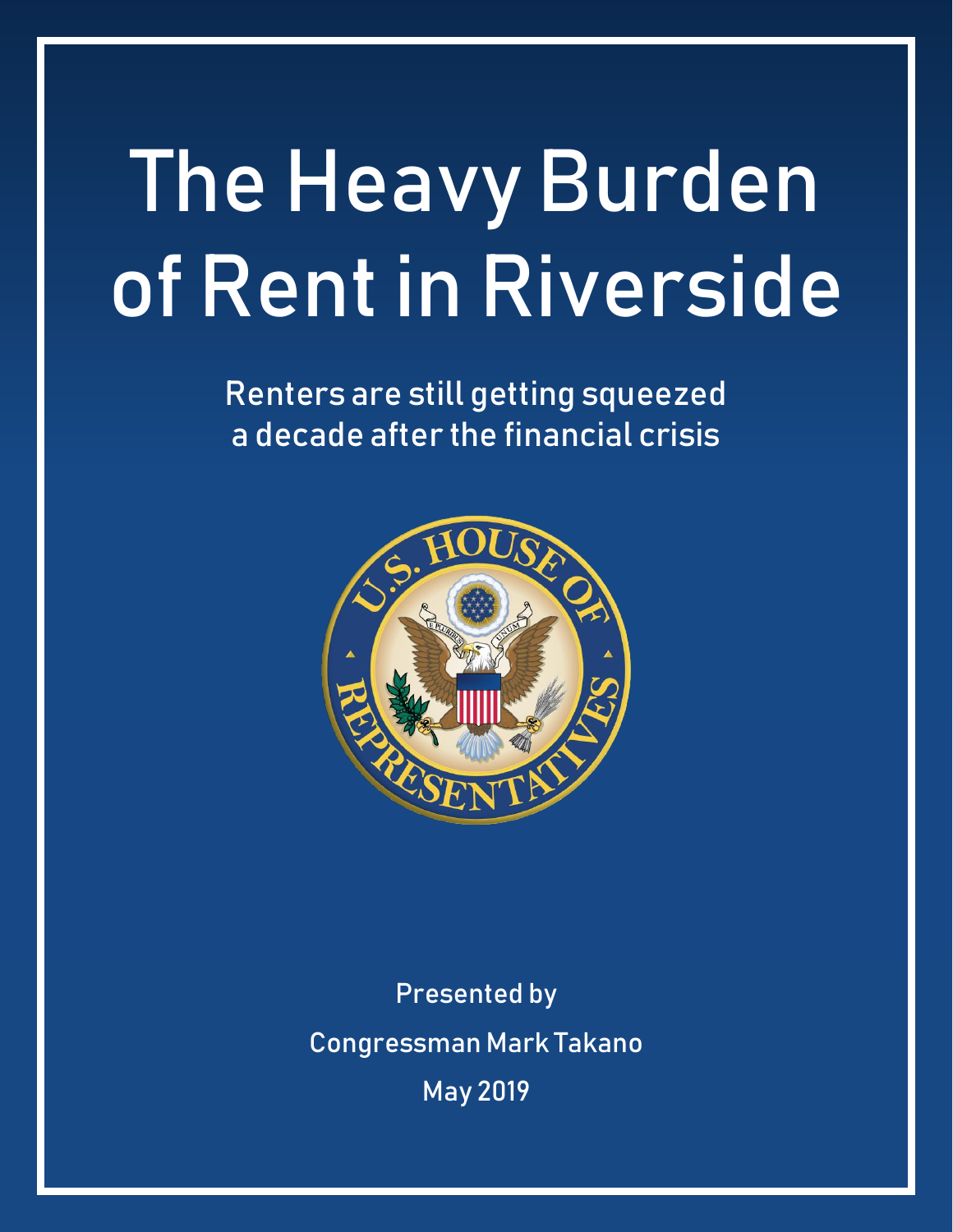# **Table of Contents**

| $\mathbf{I}$ . |  |
|----------------|--|
|                |  |
|                |  |
| $\mathbf{I}$ . |  |
|                |  |
|                |  |
|                |  |
|                |  |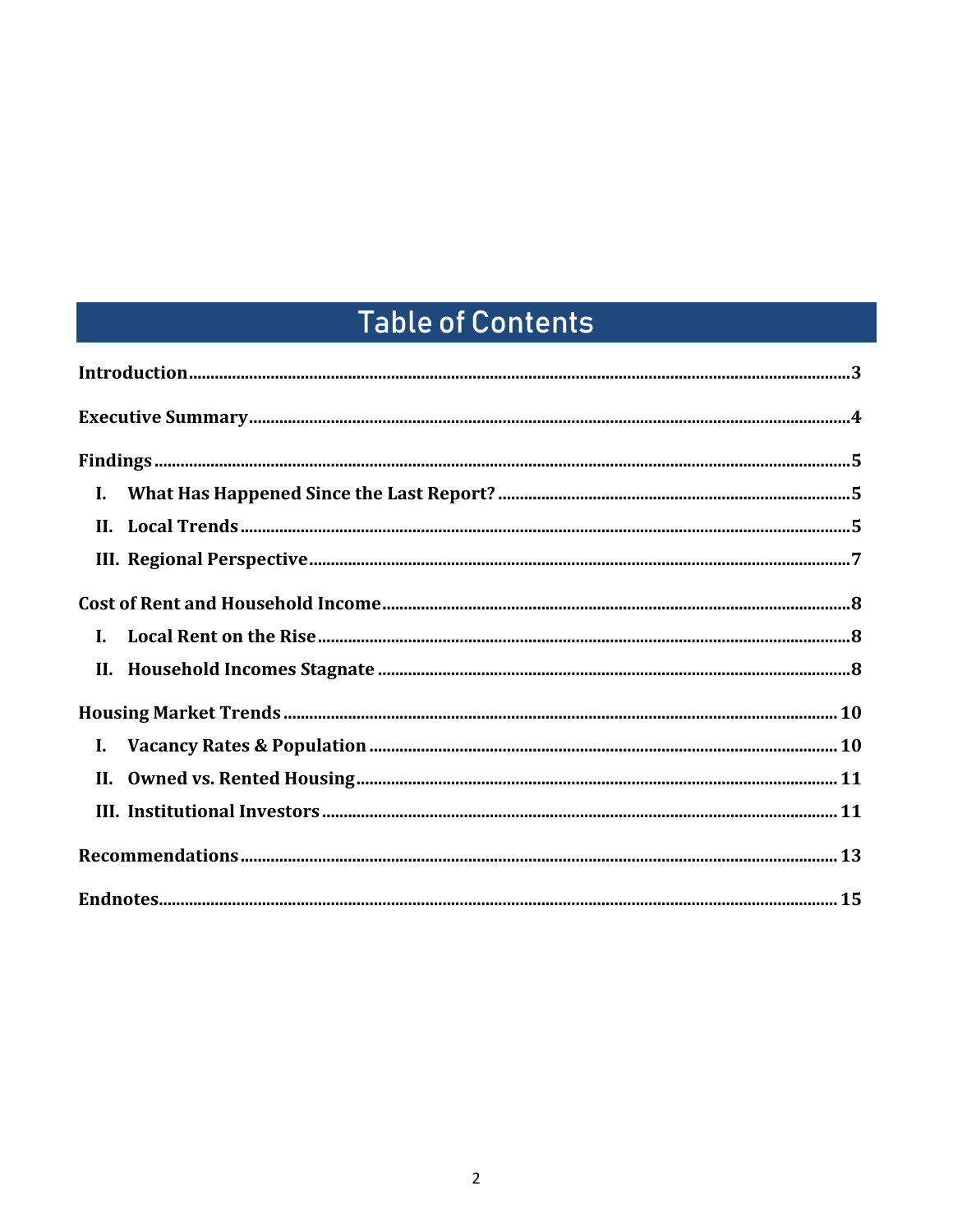# <span id="page-2-0"></span>**Introduction**

**The rising cost of rent has a deep impact on the wellbeing of working families.** America's housing meltdown and subsequent financial crisis brought our economy to its knees. The economic plight that hit millions of households a decade ago still reverberates to this day. The need for affordable rental options is urgent, both locally and nationally.<sup>1</sup> Whether one is living on the brink of homelessness or is an aspiring homeowner, burdensome housing expenses bring severe and farreaching negative consequence for families and communities.<sup>2</sup> <sup>3</sup>

Out of 43.3 million American households who rented their home in 2017, nearly 10 million spent at least half of their annual income on rent.<sup>4</sup> The Department of Housing and Urban Development (HUD) defines this proportion — households that pay more than 50 percent of their yearly income on rent — as "severely cost burdened." A general adage told by housing experts and financial planners is that families should aim to spend 30 percent of household income on housing, but this goal is often infeasible to families struggling to make ends meet. 5

Heavy rent burdens can threaten housing security and stifle economic growth and prosperity in our communities. The economic strain makes it more difficult for families to achieve upward mobility or purchase a home — one of America's favorite wealth-building tools and means to achieve longterm economic prosperity.<sup>6</sup> Moreover, when a significant proportion of a household budget is spent on housing costs, families may have no choice but to sacrifice other necessities, including health care, food, transportation, education, and child care.

To better understand the challenge, the office of Representative Takano reviewed data from the Census Bureau's American Community Survey to examine rent costs, household income trends, and housing availability from the years 2013 to 2017. Also examined is how our local housing market continues to be impacted by institutional investors that purchase large quantities of single-family rental homes in targeted communities across the United States and then securitize the properties into bonds that produce lavish returns for the investors. This relatively new financial instrument creates a money stream that flows from the wallet of Riverside tenants to the pocket of Wall Street landlords and conjures up memories of the toxic mortgage-backed securities gambit that exacerbated the financial crisis a decade ago.<sup>7</sup> <sup>8</sup>

<span id="page-2-1"></span>To help more Americans achieve decent, affordable housing, we must examine the present conditions of our rental market and how they have shifted over the last decade, taking into consideration the full scope of issues affecting tenants in our community and nationwide. This study revisits, updates, and builds upon the office's prior reporting on this topic.<sup>9</sup>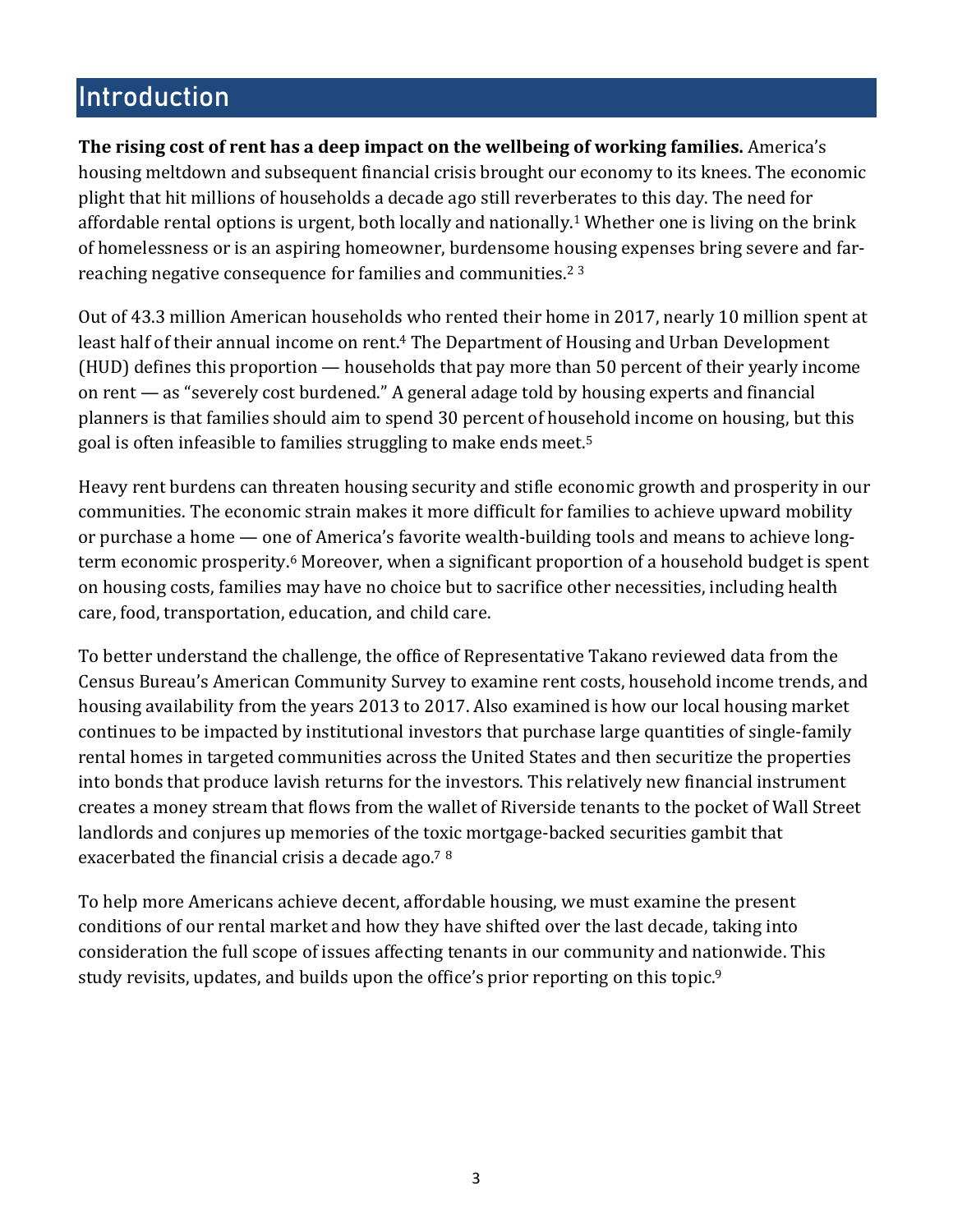#### Executive Summary

- **About one in three households in the Inland Empire are still severely rent burdened.**  73,144 households — 30.2 percent of all renters — in Riverside County spend more than half of their annual income on rent. The proportion of renters experiencing this level of cost burden has essentially remained stuck at about one-third since this office's 2014 rent report was released.
- **The local cost of rent is outpacing income growth.** Riverside County's median annual income since 2007 has decreased by 7.2 percent while rent has gone up by 3.8 percent. Additionally, local rents have generally gone up by over 6 percent since last year.
- **Riverside County's population boom continues as available housing becomes scarcer.** Riverside County's population grew by 314,000 during the last decade, effecting an overall 17 percent increase that is double the rate of growth achieved both nationally and in California. This has led to a steady decline in available housing. Riverside County's rental vacancy rate fell to 4.5 percent in 2017, while the homeowner vacancy rate dropped to 1.7 percent.
- **An increasing proportion of families are renting rather than buying a home.** The number of renter-occupied households in Riverside County grew by 60,750 during the past decade. That is a 23 percent increase overall and significantly larger than the 5 percent increase in owner-occupied homes.
- **Wall Street landlords are prioritizing investor profits over tenants, first-time homebuyers, and our local housing market.** Since 2012, Wall Street firms have purchased more than 300,000 single-family homes — including at least three thousand located in Riverside County — across 13 states worth an estimated \$20 billion. The negative impact of this development is falling on renters and first-time homebuyers from the hardest hit areas of the housing crisis.

#### • **Recommendations:**

- ➔ *Lower the cost of rent by increasing the inventory of affordable housing*
- ➔ *Prevent landlords from using credit scores to deny tenant applications*
- ➔ *Make rent more affordable by expanding access to housing assistance programs*
- ➔ *Put a check on Wall Street's presence in the single-family rental market*
- ➔ *Defeat President Trump's plan to raise rent on millions of vulnerable households*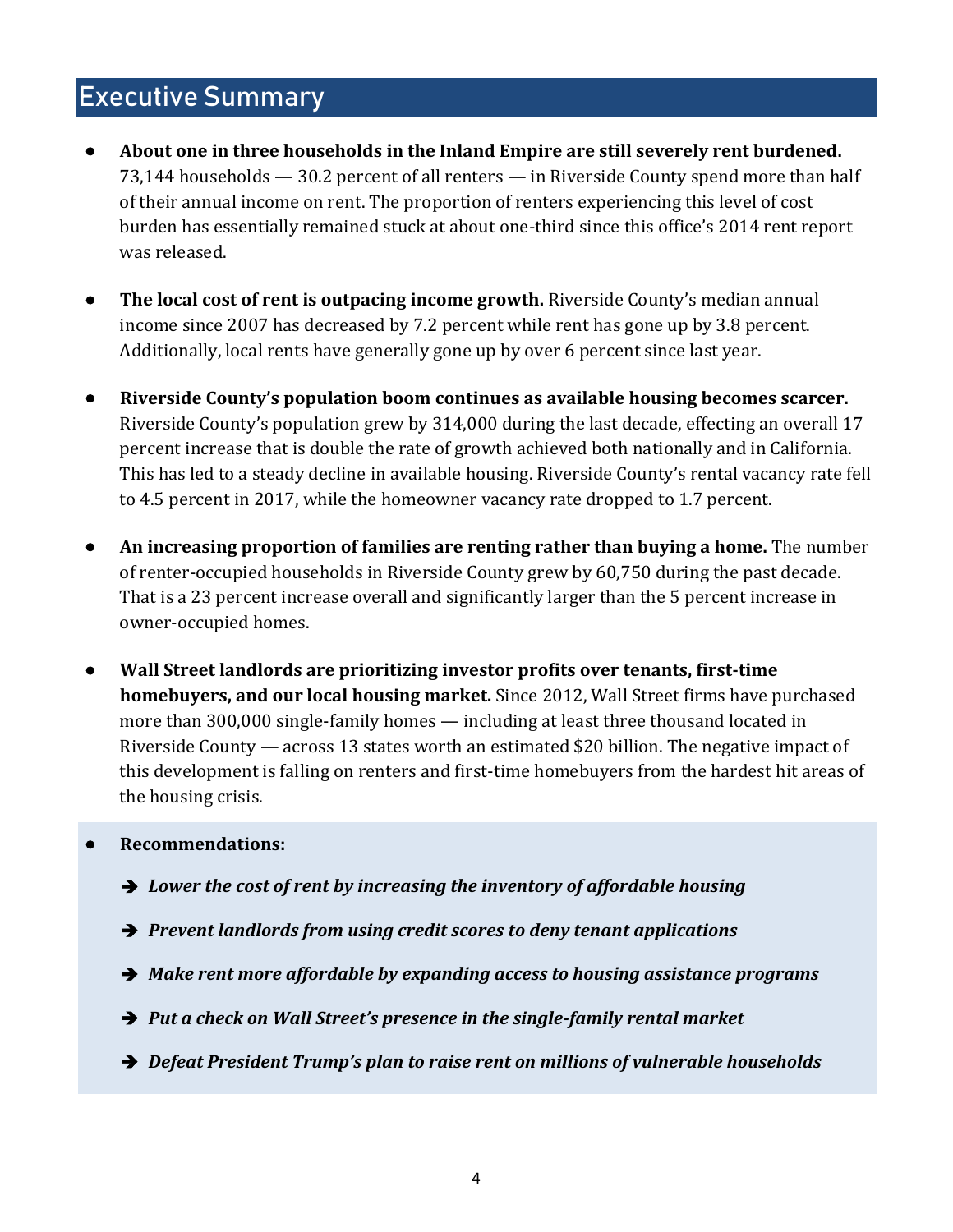# <span id="page-4-0"></span>Findings

#### <span id="page-4-1"></span>I. What Has Happened Since the Last Report?

America's rent affordability crisis persists, especially in the Inland Empire. Nearly half of all renters in the U.S. pay more than 30 percent of their household income on housing. This level of renter costburden represents the "new normal" according to Harvard's Joint Center for Housing Studies.<sup>10</sup> In Riverside County, the share of renters paying at least half of their income on housing remains plateaued at an unacceptable level of about one-third. Severely cost-burdened renters often do without other necessities that are critical to their long- and short-term personal health, education, and economic prosperity. Today, not a single state holds an adequate supply of affordable and accessible homes to meet the needs of extremely low-income renter households.<sup>11</sup>

Republican leaders in Washington have used their power in the House, Senate, and White House to starve HUD and other affordable housing initiatives of critical resources, exacerbating a funding drought that has lasted decades.<sup>12</sup> The GOP tax overhaul enacted in 2017 severely weakened the Low-Income Housing Tax Credit — one of the federal government's key mechanisms to stimulate growth and rehabilitation of affordable rental housing. The impact of the GOP tax bill is projected to reduce the amount of affordable housing by about 235,000 homes over the next decade.<sup>13</sup> Meanwhile, Wall Street landlords — with significant assistance from the federal government have strengthened their position in single-family rental markets across the United States by crowding out aspiring homeowners and prioritizing investor profit before the fair treatment of vulnerable tenants. 14

The need to fix the current housing affordability crisis is urgent and now resonates in every corner of the country. A poll released last month found that 85 percent of Americans believe that ensuring access to a safe, decent, and affordable place to live should be a "top national priority."<sup>15</sup>

#### <span id="page-4-2"></span>II. Local Trends

#### *Please note, all figures are presented in nominal values unless otherwise noted.*

**Riverside County:** Findings on the county level show that 73,144 households spent at least half of their income on rent during 2017 — 30.2 percent of all renters. The percentage of renters that are severely cost burdened has not varied significantly since 2012, only changing by a net of 0.3 percentage points in five years.

| Percentage of Rental Households Spending 50 Percent or More of Annual Income on Rent |       |       |       |             |          |       |       |          |                                               |  |  |  |
|--------------------------------------------------------------------------------------|-------|-------|-------|-------------|----------|-------|-------|----------|-----------------------------------------------|--|--|--|
|                                                                                      | 2007  | 2012  |       | $2013$ 2014 | 2015     |       |       |          | 2016   2017   Change '12-'17   Change '07-'17 |  |  |  |
| Riverside County 24.9%                                                               |       | 29.9% | 30.8% | 28.8%       | 29.3%    | 28.4% | 30.2% | $0.3\%$  | 5.3%                                          |  |  |  |
| City of Riverside 21.2%                                                              |       | 30.0% | 32.4% | 29.4%       | 26.4%    | 27.8% | 27.3% | $-2.7\%$ | 6.1%                                          |  |  |  |
| City of Moreno Valley                                                                | 38.9% | 36.7% | 32.5% | 30.7%       | $30.0\%$ | 28.4% | 29.9% | $-6.8\%$ | $-9.0\%$                                      |  |  |  |
| City of Perris                                                                       | n/a   | 34.0% | 22.4% | 25.3%       | 20.6%    | 37.9% | 40.3% | 6.3%     | n/a                                           |  |  |  |
| City of Jurupa Valley                                                                | n/a   | 28.4% | 31.6% | 29.6%       | 35.9%    | 33.6% | 33.5% | 5.1%     | n/a                                           |  |  |  |

#### Percentage of Rental Households Spending 50 Percent or More of Annual Income on Rent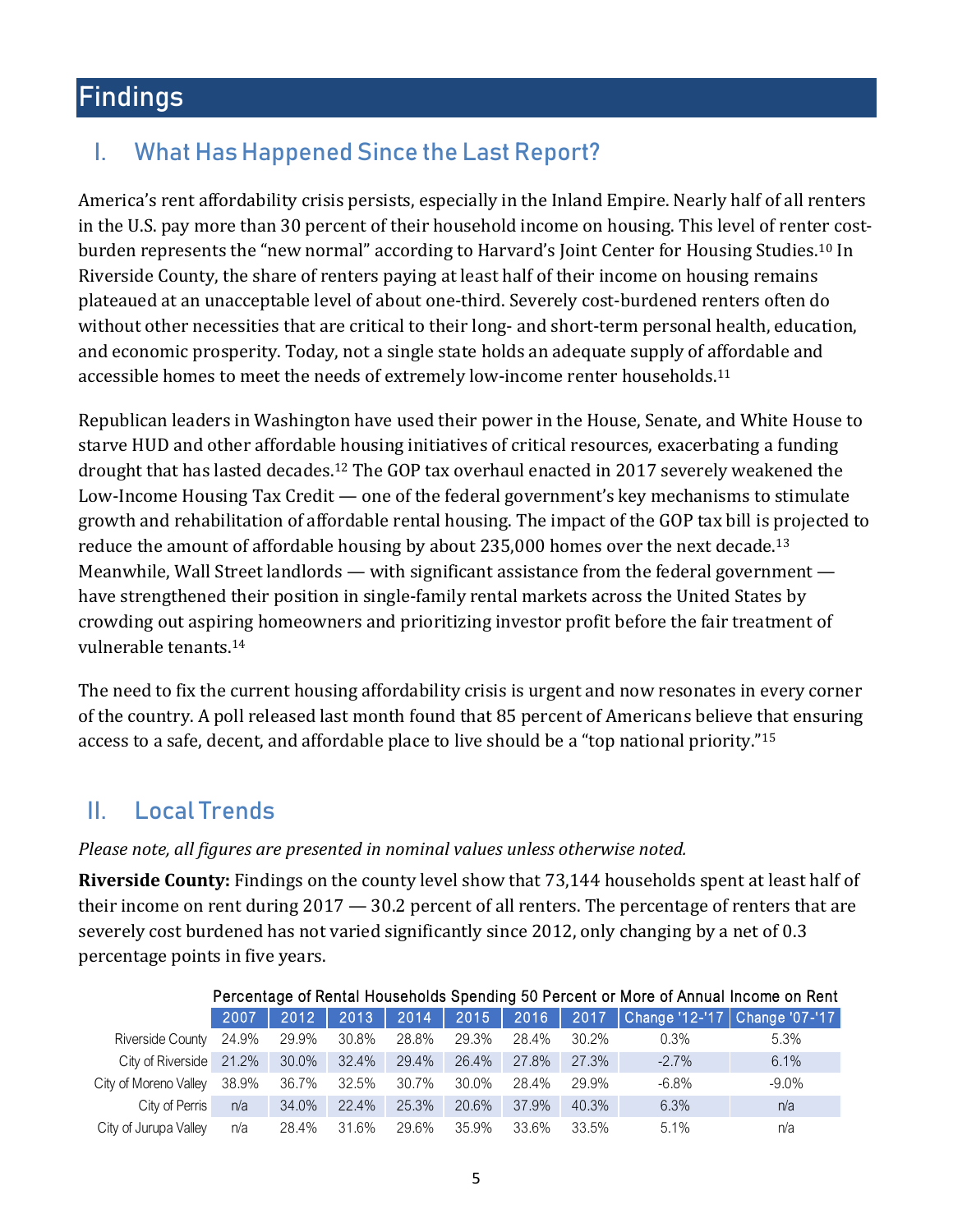

**City of Riverside:** 11,133 rental households — 27.3 percent of all renter-occupied households — in the city of Riverside are currently spending more than 50 percent of their income on rent. The proportion of severely cost burdened renters has only decreased by a net 2.2 percentage points since 2012.

**City of Moreno Valley**: 6,021, or 29.9 percent, of rental housholds in the city of Moreno Valley spent more than 50 percent of their income on rent in 2017. This is a decrease of 6.8 percentage points since 2012, but still puts the share of renters that remain severely cost burened at nearly one-third.

**City of Perris:** Of all the local cities examined, Perris has the largest share of rental households spending half their income on rent — 40.3 percent, or 2,207 families. This figure has been volatile over the last half decade, going from 34 percent in 2012, down to 20.6 percent in 2015, then sharply increasing to 40.3 percent in 2017.

**City of Jurupa Valley:** 33.5 percent of rental households in the city of Jurupa Valley — comprised of 2,442 households — are currently spending more than 50 percent of their income on rent, a 5.1 percentage point increase since 2012.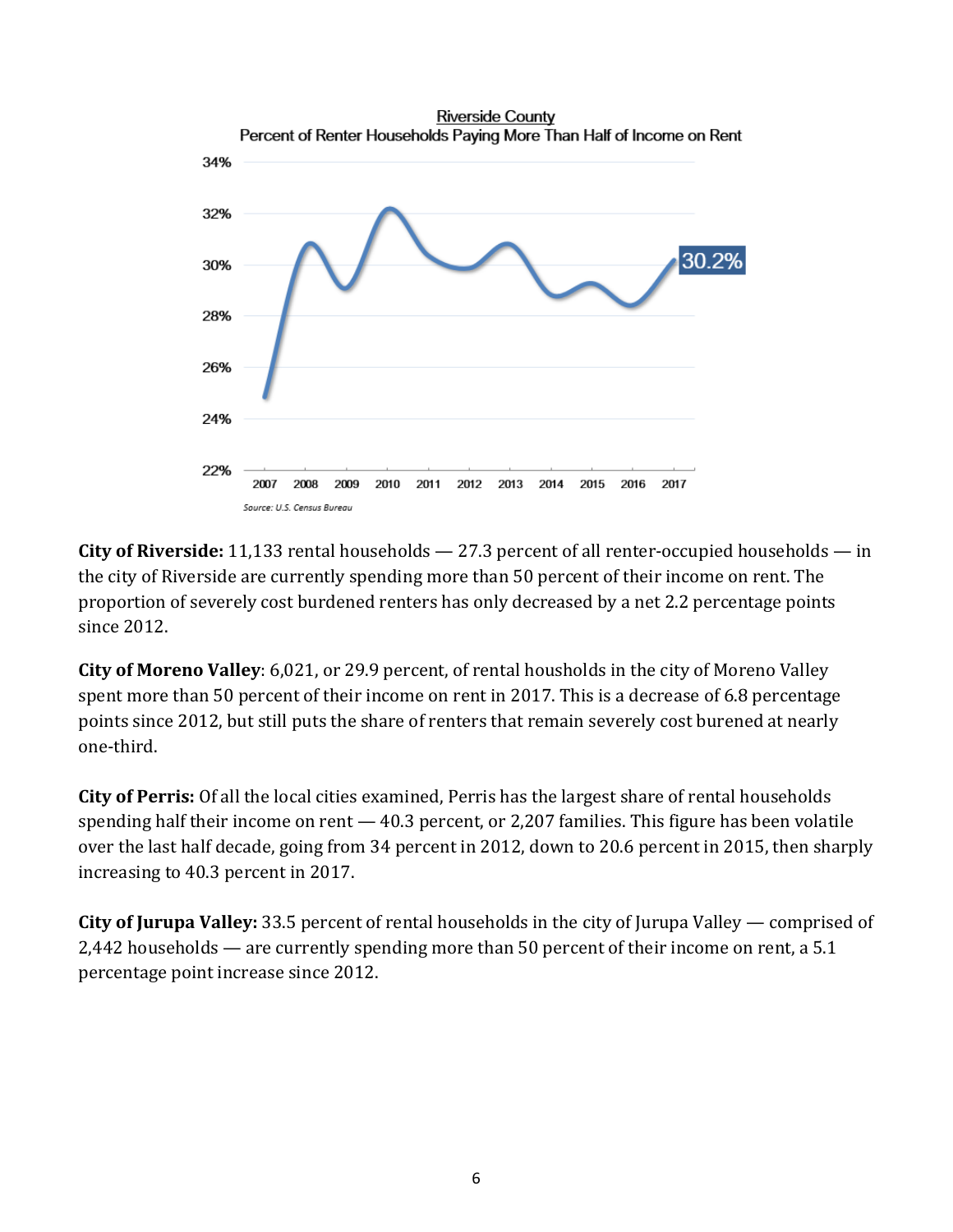#### <span id="page-6-0"></span>III. Regional Perspective

**County by County:** Comparing local data with nearby counties shows that Riverside County has the largest proportion of renters — 30.2 percent — that are severely cost-burdened, as well as the largest overall increase during the past decade. San Diego County, Los Angeles County, and Orange County are between 1.3 and 3.0 percentage points lower than Riverside County in 2017.

|                              | Percentage of Rental Households Spending 50 Percent or More of Annual Income on Rent |             |       |       |       |       |       |          |                                                                           |  |  |  |  |
|------------------------------|--------------------------------------------------------------------------------------|-------------|-------|-------|-------|-------|-------|----------|---------------------------------------------------------------------------|--|--|--|--|
|                              | 2007                                                                                 |             |       |       |       |       |       |          | 2012   2013   2014   2015   2016   2017   Change '12-'17   Change '07-'17 |  |  |  |  |
| Riverside County 24.9%       |                                                                                      | 29.9%       | 30.8% | 28.8% | 29.3% | 28.4% | 30.2% | $0.3\%$  | 5.3%                                                                      |  |  |  |  |
| San Diego County 25.3% 26.8% |                                                                                      |             | 26.7% | 26.8% | 27.2% | 28.2% | 27.2% | 0.4%     | 1.9%                                                                      |  |  |  |  |
| Los Angeles County 26.9%     |                                                                                      | 31.3% 31.1% |       | 30.9% | 29.6% | 29.9% | 28.9% | $-2.4\%$ | 2.0%                                                                      |  |  |  |  |
| Orange County 25.7% 28.6%    |                                                                                      |             | 29.5% | 28.1% | 28.1% | 26.8% | 27.9% | $-0.7\%$ | 2.2%                                                                      |  |  |  |  |

**City by City:** With 11,133 households — 27.3 percent of total renters — spending at least half of their income on rent, Riverside finds itself closer to the middle of the pack when data from neighboring cities is examined. However, the 6.1 percentage point change since 2007 is the largest observed of the other cities examined, and demonstrates how Riverside renters remain uniquely cost burdened when compared to nearby regions.

<span id="page-6-1"></span>

|                                        |         |       |             |             |          |             |         |          | Percentage of Rental Households Spending 50 Percent or More of Annual Income on Rent |
|----------------------------------------|---------|-------|-------------|-------------|----------|-------------|---------|----------|--------------------------------------------------------------------------------------|
|                                        | $-2007$ |       | $2012$ 2013 |             |          |             |         |          | 2014   2015   2016   2017   Change '12-'17   Change '07-'17                          |
| City of Riverside $21.2\%$ 30.0%       |         |       | 32.4%       | 29.4% 26.4% |          | 27.8%       | - 27.3% | $-2.7\%$ | $6.1\%$                                                                              |
| City of Irvine 23.1% 19.0% 23.7% 25.1% |         |       |             |             | $26.2\%$ | 29.6% 22.0% |         | $3.0\%$  | $-1.1\%$                                                                             |
| City of San Diego 25.0%                |         | 25.5% | 24.8%       | 26.0%       | 26.6%    | 25.4%       | 25.7%   | $0.2\%$  | $0.7\%$                                                                              |
| City of Los Angeles 27.6% 33.4% 32.9%  |         |       |             | $32.9\%$    | $31.1\%$ | 31.8%       | 29.8%   | $-3.6\%$ | 2.2%                                                                                 |

#### 7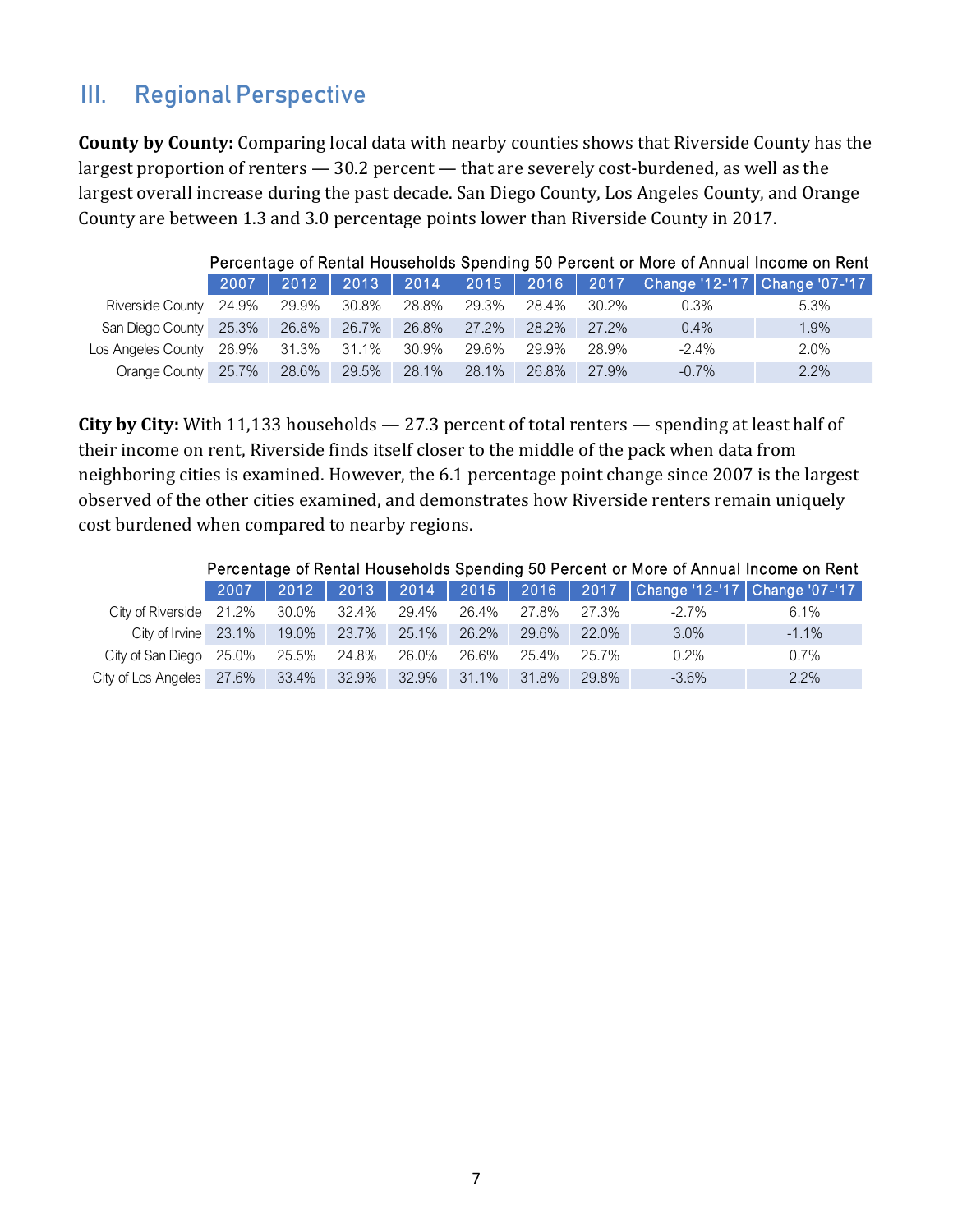## Cost of Rent and Household Income

#### <span id="page-7-0"></span>I. Local Rent on the Rise

Recent market research shows that, during the past year, rent prices in the cities of Riverside, Moreno Valley, and Perris have gone up by 6.2, 6.5, and 6.2 percent, respectively.<sup>16</sup> When examining census data from 2012 to 2017, the annual cost of rent in Riverside County went up by \$2,208, a 16.3 percent increase overall. During the same period, the cities of Riverside, Moreno Valley, Perris, and Jurupa Valley observed an increase of \$3,288, \$2,796, \$2,736, and \$1,920 respectively.

|                                                                             | <b>Median Annual Rent Cost</b> |  |  |  |  |                                                             |  |  |  |  |  |  |  |  |
|-----------------------------------------------------------------------------|--------------------------------|--|--|--|--|-------------------------------------------------------------|--|--|--|--|--|--|--|--|
|                                                                             |                                |  |  |  |  | 2012   2013   2014   2015   2016   2017   \$ Change '12-'17 |  |  |  |  |  |  |  |  |
| Riverside County \$13,548 \$13,968 \$14,352 \$14,340 \$15,300 \$15,756      |                                |  |  |  |  | \$2,208                                                     |  |  |  |  |  |  |  |  |
| City of Riverside \$12,936 \$13,740 \$14,604 \$14,088 \$15,372 \$16,224     |                                |  |  |  |  | \$3,288                                                     |  |  |  |  |  |  |  |  |
| City of Moreno Valley \$14,520 \$15,108 \$15,480 \$15,132 \$15,756 \$17,316 |                                |  |  |  |  | \$2,796                                                     |  |  |  |  |  |  |  |  |
| City of Perris \$13,656 \$15,336 \$14,160 \$15,060 \$17,268 \$16,392        |                                |  |  |  |  | \$2,736                                                     |  |  |  |  |  |  |  |  |
| City of Jurupa Valley \$12,324 \$13,212 \$13,836 \$13,332 \$14,760 \$14,244 |                                |  |  |  |  | \$1,920                                                     |  |  |  |  |  |  |  |  |

#### <span id="page-7-1"></span>II. Household Incomes Stagnate

Few expenses impact a family's financial resources like the cost of rent — especially for middle or low-income households living on a tight budget. But a decade after the financial crisis, income growth in the Inland Empire has not kept pace with the rising cost in rent. The chart below illustrates the persistent gap between the growth in rent and the growth in household income in Riverside County over the past ten years.

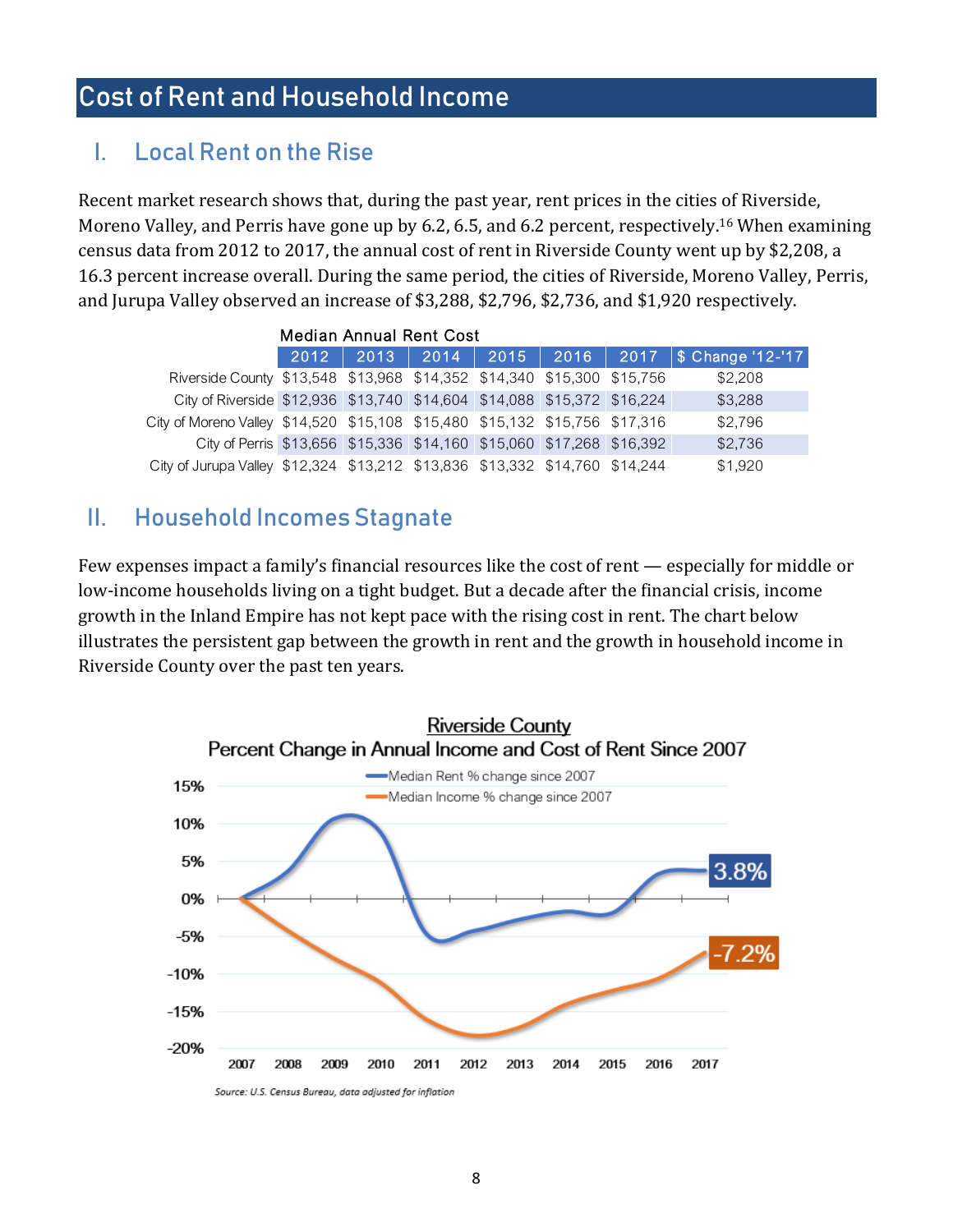After adjusting for inflation, the percent change in median annual income and median cost of rent since 2007 in Riverside County is -7.2 percent and +3.8 percent respectively. A similar trend is observed at the city level.

|                                 | <b>Riverside County (AFI)</b> |          |          |  |  |  |  |  |  |  |  |  |
|---------------------------------|-------------------------------|----------|----------|--|--|--|--|--|--|--|--|--|
|                                 | 2017   Change '07-'17         |          |          |  |  |  |  |  |  |  |  |  |
| Median Income \$68,905 \$63,994 |                               |          | $-7.2\%$ |  |  |  |  |  |  |  |  |  |
| Median Rent \$15,159            |                               | \$15.732 | 3.8%     |  |  |  |  |  |  |  |  |  |

The city of Riverside observed a 5.9 percentage point decrease in income and a 5.2 percentage point increase in rent price. Data from the city of Moreno Valley fares slightly better in comparison, with the cost of rent reaching pre-recession levels in 2017, but also shows a 5.6 percent decrease in household income.

|                                 | City of Riverside (AFI) |                              | City of Moreno Valley (AFI)   |  |          |         |  |  |
|---------------------------------|-------------------------|------------------------------|-------------------------------|--|----------|---------|--|--|
|                                 |                         | 2007   2017   Change '07-'17 |                               |  |          |         |  |  |
| Median Income \$71,102 \$66.928 |                         | -5.9%                        | Median Income \$65,904        |  | \$62.198 | -5.6%   |  |  |
| Median Rent \$15,429 \$16,224   |                         | $5.2\%$                      | Median Rent \$17,292 \$17,316 |  |          | $0.1\%$ |  |  |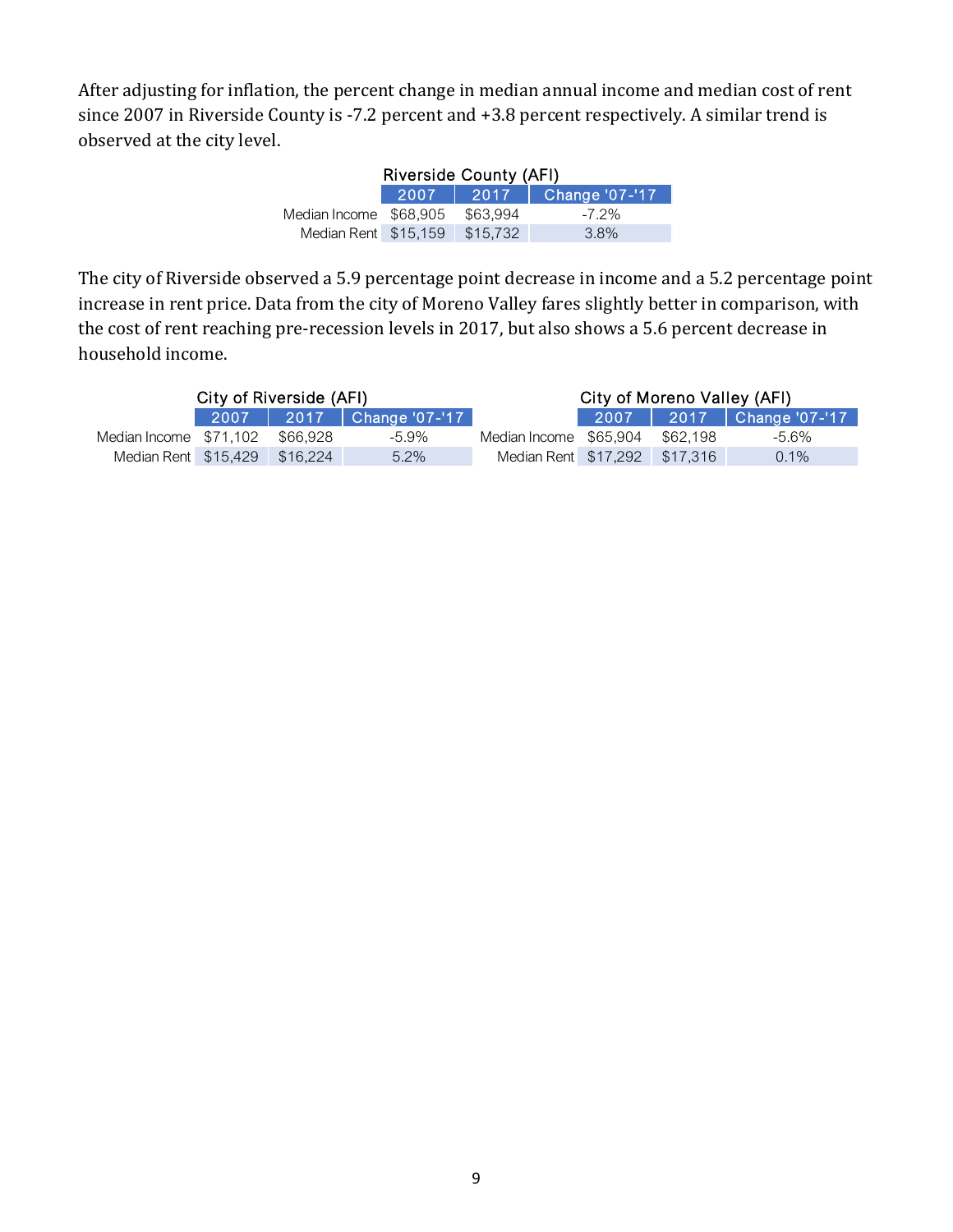## <span id="page-9-0"></span>Housing Market Trends

#### <span id="page-9-1"></span>I. Vacancy Rates & Population

As rent has increased in our region, the vacancy rate — which denotes housing property that is available to be rented or purchased — has decreased significantly. Demand for rental housing in the Inland Empire has mushroomed during the post-recession period as displaced homeowners sought affordable options.<sup>17</sup> Additionally, a decrease in the supply of available rental units in a region experiencing a population boom can exacerbate rental costs for families lacking the financial means to purchase a home. Census data shows that the trend of falling vacancy rates has continued since our first report.

Rental vacancy rates in Riverside County and the city of Riverside have declined for three consecutive years, reaching a ten year low in 2017. Rates in the city of Moreno Valley have been volatile over the past six years but climbed from 1.9 percent to 6.2 percent during 2017.

|                                                 | <b>Rental Vacancy Rates</b> |         |  |           |         |      |         |                                                                    |          |  |  |  |  |  |
|-------------------------------------------------|-----------------------------|---------|--|-----------|---------|------|---------|--------------------------------------------------------------------|----------|--|--|--|--|--|
|                                                 |                             |         |  |           |         |      |         | 2007 2012 2013 2014 2015 2016 2017 Change '12-'17   Change '07-'17 |          |  |  |  |  |  |
| Riverside County 7.2% 5.9% 6.0% 7.1% 5.7% 4.6%  |                             |         |  |           |         |      | 4.5%    | $-1.4\%$                                                           | $-2.7\%$ |  |  |  |  |  |
| City of Riverside 8.3% 4.7% 4.9% 7.1% 8.8% 4.3% |                             |         |  |           |         |      | 4.2%    | $-0.5\%$                                                           | $-4.1%$  |  |  |  |  |  |
| City of Moreno Valley 9.4% 6.2% 3.9% 4.2% 8.1%  |                             |         |  |           |         | 1.9% | 6.2%    | $0.0\%$                                                            | $-3.2\%$ |  |  |  |  |  |
| California 4.7%                                 |                             | $4.5\%$ |  | 4.2% 3.9% | $3.3\%$ | 3.3% | $3.5\%$ | $-1.0\%$                                                           | $-1.2\%$ |  |  |  |  |  |
| United States 7.9%                              |                             | 6.8%    |  | 6.5% 6.3% | 5.9%    | 5.9% | 6.2%    | $-0.6%$                                                            | $-1.7\%$ |  |  |  |  |  |

#### Homeowner Vacancy Rates

|                                                          |  |  |  |      |          | 2007 2012 2013 2014 2015 2016 2017 Change '12-'17 Change '07-'17 |
|----------------------------------------------------------|--|--|--|------|----------|------------------------------------------------------------------|
| Riverside County 4.2% 2.2% 2.0% 2.1% 2.3% 2.0% 1.7%      |  |  |  |      | $-0.5\%$ | -2.5%                                                            |
| City of Riverside 2.0% 1.4% 0.3% 0.7% 1.4% 1.1% 1.0%     |  |  |  |      | $-0.4\%$ | $-1.0\%$                                                         |
| City of Moreno Valley 3.5% 1.9% 1.0% 0.9% 2.2% 0.9% 1.4% |  |  |  |      | $-0.5\%$ | $-2.1%$                                                          |
| California 2.1% 1.6% 1.3% 1.3% 1.2% 1.3% 1.0%            |  |  |  |      | $-0.6%$  | $-1.1\%$                                                         |
| United States 2.5% 2.0% 1.9% 1.9% 1.8% 1.8%              |  |  |  | 1.6% | $-0.4\%$ | $-0.9\%$                                                         |

By comparison, homeowner vacancy rates remain consistently lower, ranging between 1 percent and 2 percent nationally and locally. These changes are occurring amidst a population boom in the Inland Empire. Riverside County's population grew by 314,000 since 2007. This marks a 17 percent overall increase, more than double the rate of growth observed both nationally and in California.

|                            | Population            |                                                   |            |                |                |
|----------------------------|-----------------------|---------------------------------------------------|------------|----------------|----------------|
|                            | 2007                  | 2012                                              | 2017       | Change '12-'17 | Change '07-'17 |
| Riverside County 2,073,571 |                       | 2,268,783                                         | 2.423.266  | 7%             | 17%            |
|                            | California 36,553,215 | 38.041.430                                        | 39.536.653 | $4\%$          | 8%             |
|                            |                       | United States 301,621,159 313,914,040 325,719,178 |            | $4\%$          | 8%             |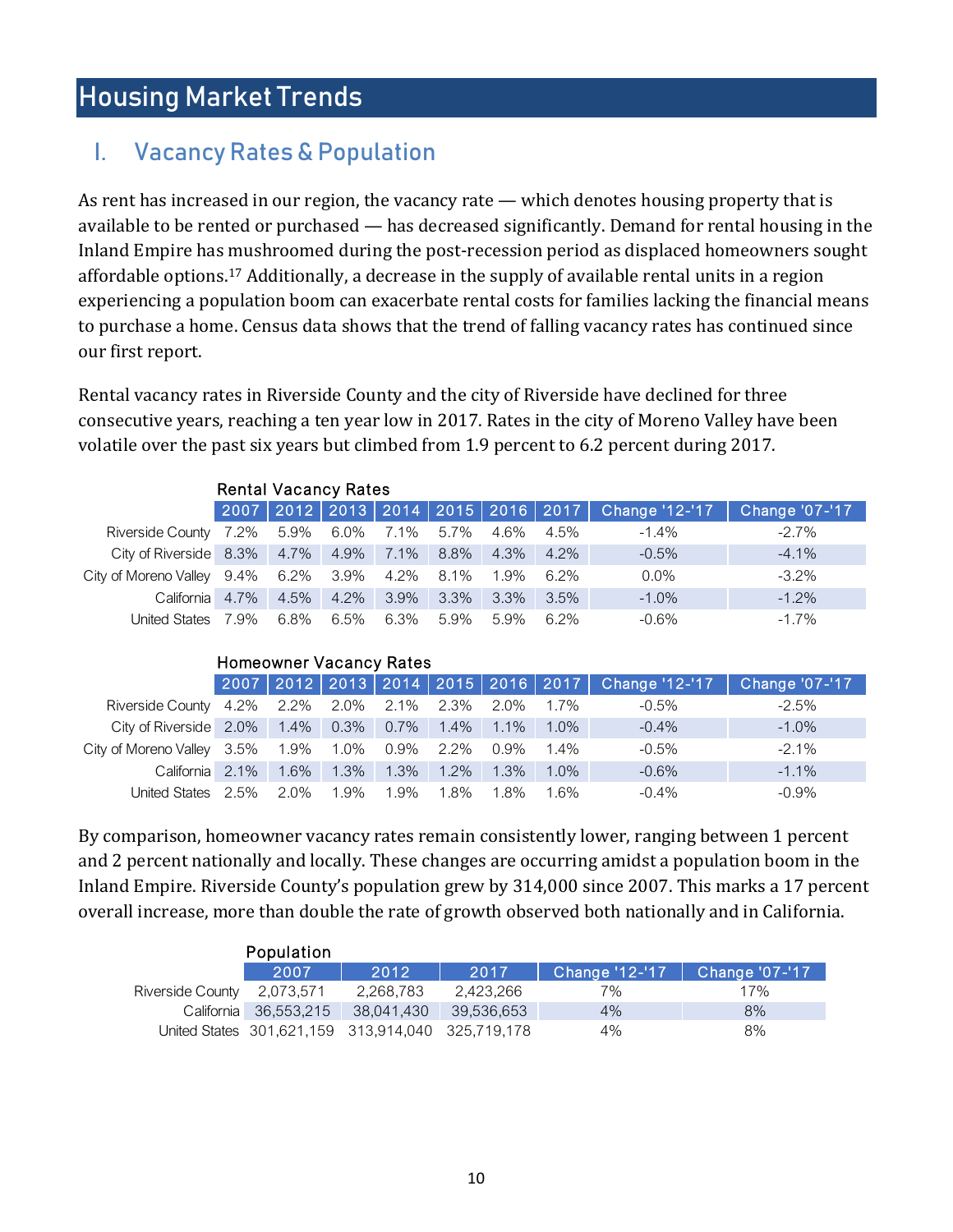## <span id="page-10-0"></span>II. Owned vs. Rented Housing

Few areas of the United States were hit harder than the Inland Empire when the housing bubble collapsed at the start of the Great Recession in December 2007.<sup>18</sup> After tens of thousands of Riverside-area families lost their homes to foreclosure, many former homeowners under economic distress had no choice but to enter the rental market. Between 2006 and 2017, nearly five and a half million single-family homes in the United States transitioned from owner-occupied to renter households.<sup>19</sup>

|                                                                         | Owned & Rented Housing Units in Riverside County |  |                                                               |  |  |  |  |                                                                                  |     |  |  |  |  |
|-------------------------------------------------------------------------|--------------------------------------------------|--|---------------------------------------------------------------|--|--|--|--|----------------------------------------------------------------------------------|-----|--|--|--|--|
|                                                                         |                                                  |  |                                                               |  |  |  |  | 2007   2012   2013   2014   2015   2016   2017   Change '12-'17   Change '07-'17 |     |  |  |  |  |
| Owner-occupied 452,798 442,164 442,179 447,219 457,212 457,220 476,441  |                                                  |  |                                                               |  |  |  |  | 8%                                                                               | 5%  |  |  |  |  |
| Renter-occupied 197,065 243,096 251,406 253,365 257,516 257,820 242,292 |                                                  |  |                                                               |  |  |  |  | $-0.3\%$                                                                         | 23% |  |  |  |  |
|                                                                         |                                                  |  | Total 649.863 685.260 693.585 700.584 714.728 715.040 718.733 |  |  |  |  | 5%                                                                               | 11% |  |  |  |  |

The number of renter-occupied households in Riverside County has increased by 23 percent during the last decade, far outpacing growth in owner-occupied households, which has increased by only 5 percent in that same amount of time. However, in Riverside County that trend subsided in 2017, with the number of renter-occupied homes falling by 15,528 while owner-occupied homes increased by 19,221.

#### <span id="page-10-1"></span>III. Institutional Investors

More than nine million families lost their homes when the housing crisis hit a decade ago.<sup>20</sup> The Inland Empire was struck hard. Between 2008 and 2011 there were 119,539 household foreclosures in Riverside County.<sup>21</sup> This crisis was fueled, in part, by Wall Street's enormous appetite for short-term financial gains from predatory private mortgage lending, and the highly complex — and profitable — mortgage-backed securities that were cooked up by bankers looking to maximize profits. <sup>22</sup> After the housing meltdown, as the United States began to recover from the greatest economic downturn since the Great Depression, Wall Street pounced on a new and arcane strategy to profit off America's housing market. <sup>23</sup> Owned Readed Housing Units in Riverside County<br>
2007 2007 2012 2013 2014 2015 2016 2016 2017 (Change 12-171 American Companies are structured as tax-advantaged Real Estate Investment County and AP, 198 447,198 447,198 47,

Propelled by the financial backing of private equity firms and financial institutions such as the Blackstone Group and J.P. Morgan Chase, investment firms started buying thousands of singlefamily homes located in some of the hardest-hit areas of the housing crisis, including Riverside County. <sup>24</sup> Properties were converted into income-generating rental homes, and starting in 2013, securitized into "single-family rental bonds." This innovation is a means to bolster the institutionally-owned single-family rental market and effectively turned tenants' monthly rent checks into lucrative financial products for wealthy investors, all while extracting capital and potential wealth accumulation from our community.<sup>25</sup> <sup>26</sup>

Many large Wall Street companies received significant government assistance, corporate handouts, and other financial advantages over individual homebuyers and small-scale real estate investors.<sup>27</sup>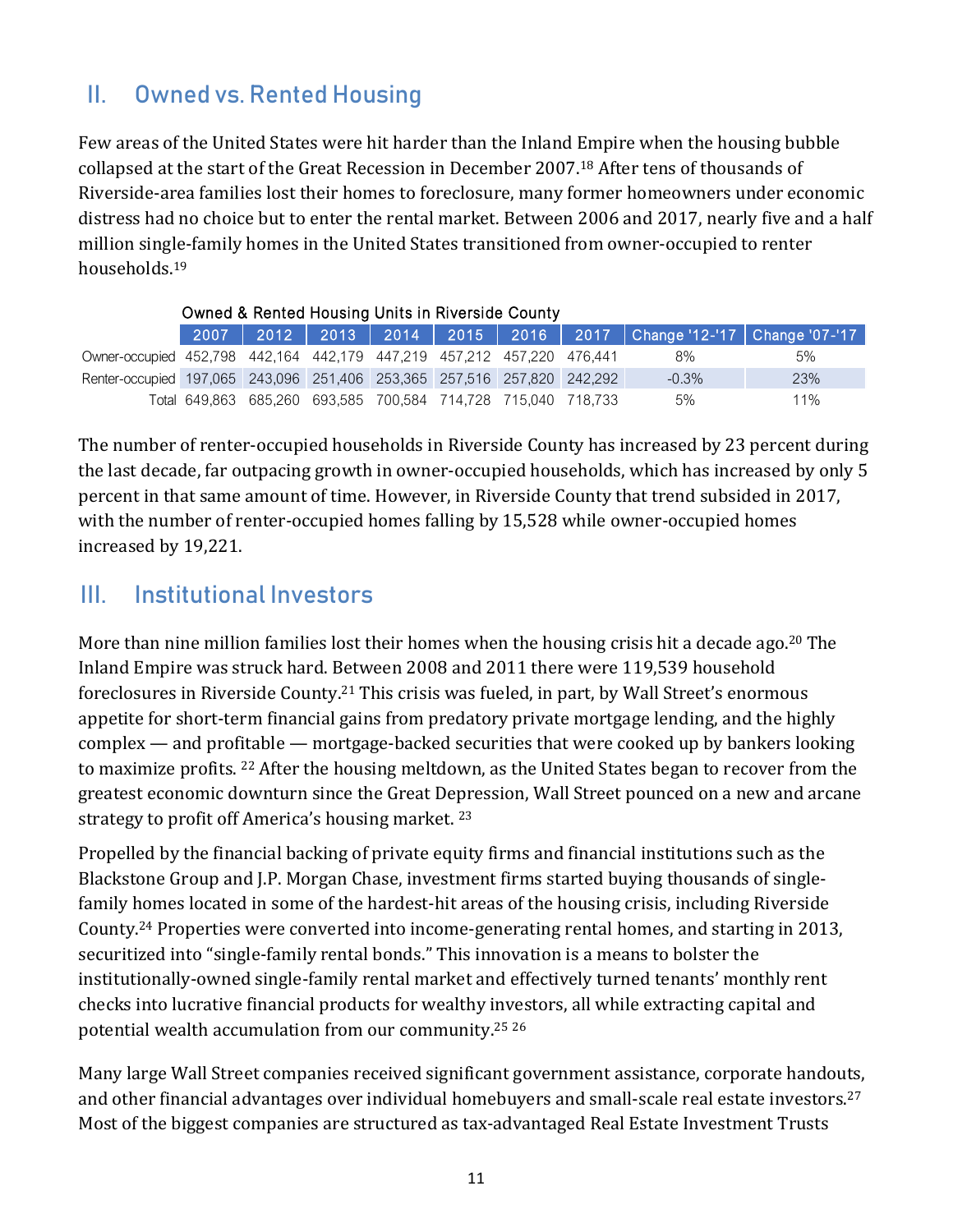(RETIs) that largely avoid general corporate taxation.<sup>28</sup> The Department of Housing and Urban Development (HUD) has sold bundles of distressed properties — totaling 105,050 as of 2016 — at discounted prices to private equity firms and hedge funds. <sup>29</sup> Since 2017, Fannie Mae and Freddie Mac have provided more than \$1.5 billion in taxpayer backed loan guarantees, or other public financing to the largest SFR investment firms.<sup>30</sup> <sup>31</sup>

Today, Wall Street firms have purchased more than 300,000 single-family homes across 13 states worth an estimated \$20 billion.<sup>32</sup> Nearly 3,000 homes in Riverside County are owned by institutional investors, according to an estimate by one expert.<sup>33</sup> The market for rental-backed securities is growing faster than it has in years; institutional investors purchased more singlefamily rental homes in 2017 than in the prior year, marking the first year-over-year increase since 2013.<sup>34</sup> While the financialization of single-family homes has become popular for large financial firms and their investors, the negative consequences being felt by renters, potential homeowners, and local communities is troubling  $-$  and could potentially get much worse.  $35$ 

Aspiring homebuyers and "mom and pop" landlords are being pushed out of housing markets by large investors that have the means to swoop in and purchase homes with cash, a preferable purchase method to sellers than traditional financing through a mortgage. Families striving to achieve one of the central pillars of the American dream — homeownership — and use it as a means for wealth accumulation and financial stability are being left behind. The negative outcomes aren't just being felt by would-be homeowners. Families that rent single-family homes from investor landlords are bearing the brunt, as well.

The profitability and sustainability of Wall Street's foray into rental housing highly depends on the rent revenue paid by tenants each month. This system created pressure to cut operating costs and deliver steady or increasing returns to investors, which often results in higher and higher housing costs for renters.<sup>36</sup> <sup>37</sup> To meet market expectations and increase or maintain profit streams for investors, many Wall Street landlords are jacking up the cost of rent, levying excessive or dubious fees, enforcing harsh eviction policies, neglecting essential property upkeep, and disregarding the general welfare of tenants.<sup>38 39</sup> A 2016 study conducted by the Federal Reserve Bank of Atlanta that found large corporate landlords in Atlanta were twice as likely as small landlords to issue eviction notices to tenants that were behind on rent.<sup>40</sup> In 2017, it was made public that the Securities and Exchange Commission is investigating whether some rental-backed securities were sold using intentionally overvalued property estimates.<sup>41</sup> Additionally, fee-gouging by Wall Street landlords has been used as the basis of a potential class-action filed in California last year.<sup>42</sup>

<span id="page-11-0"></span>Moreover, the potential for large-scale disinvestment by institutional investors remains a serious risk for communities where Wall Street landlords have purchased a significant number of singlefamily homes. Selling off many properties in short order would not only endanger the wellbeing of the families living in the rental homes, it could also lead to market instability and a potential drastic drop in local housing values.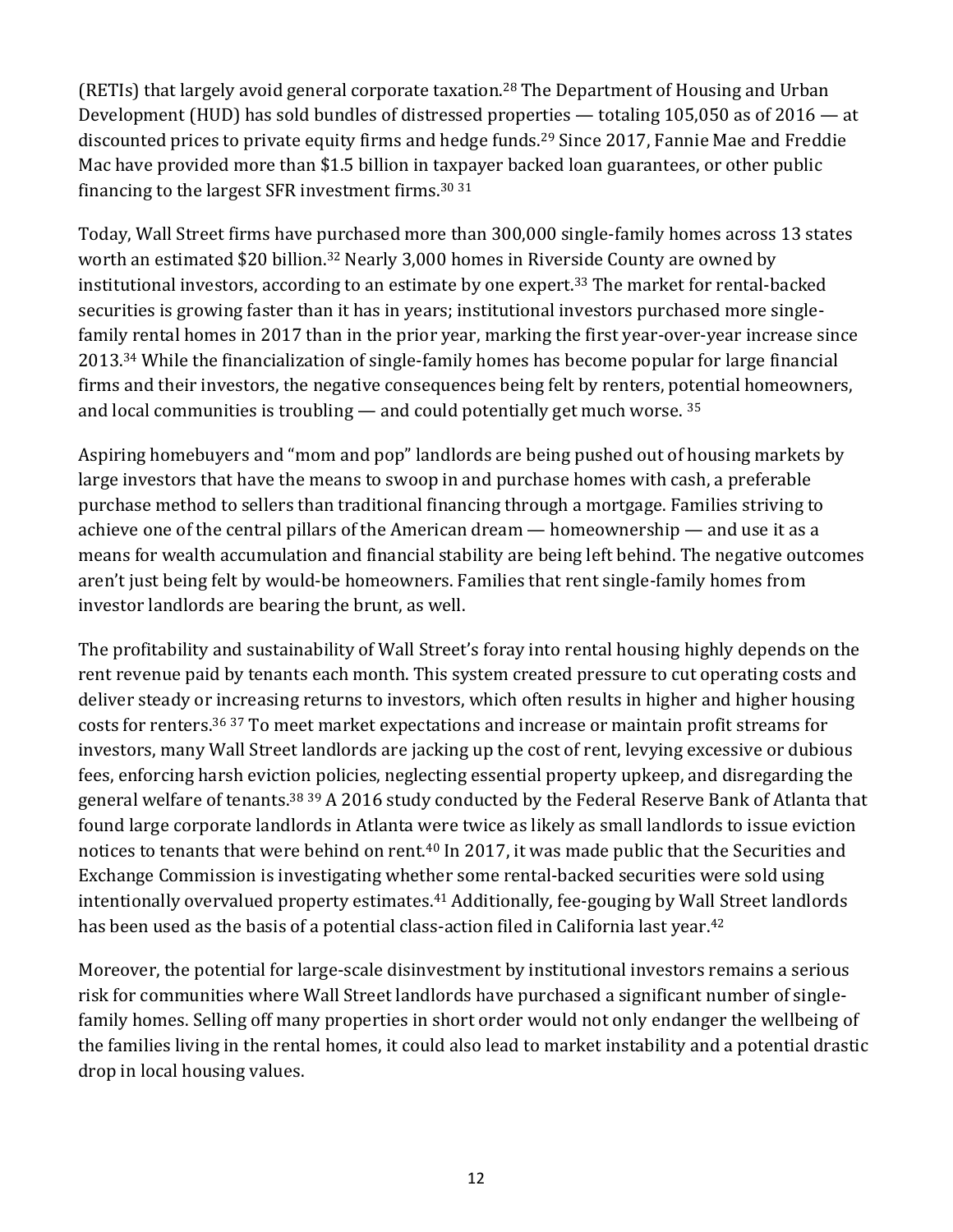# Recommendations

#### 1. Lower the cost of rent by increasing the inventory of affordable housing

In order to deliver relief to rent-burdened families, we must increase investment in proven programs that make affordable housing accessible. This includes expanding the national Housing Trust Fund, a vital resource established in the wake of the financial crisis to help build, preserve, and rehabilitate housing for renters with the least means, and provide support to first-time home buyers.<sup>43</sup> It is also critical to increase the Low-Income Housing Tax Credit, a highly effective policy tool administered at the federal level to boost production and renovation of affordable rental housing.<sup>44</sup>

### 2. Prevent landlords from using credit scores to deny tenant applications

Poor credit is often used as a justification to exclude vulnerable groups and protected classes when landlords evaluate potential tenants, according to a report by Riverside County's Economic Development Agency.<sup>45</sup> Prohibiting the use of a credit score during the tenant evaluation process would encourage landlords to evaluate potential tenants on the merits of their entire credit history and ability to pay rent as opposed to a singular score that is determined by an opaque formula.

Moreover, research also shows that landlords further exacerbate high housing costs by overcharging vulnerable, lower-income renter households.<sup>46</sup> Various policies that enhance civil and consumer protection could deter these outcomes, including preventing unfair tenant maintenance or repair obligations, restricting arbitrary rent increases, or establishing additional just cause eviction rules.

## 3. Make rent more affordable by expanding access to housing assistance programs

Federal housing assistance programs are a vital resource to help families climb the economic ladder, foster economic prosperity in our communities, and reduce the instances of homelessness and housing instability.<sup>47</sup> It is critical to increase investment in affordable housing initiatives, including the Housing Choice Voucher program (HCV), HUD-Veterans Affairs Supportive Housing vouchers, project-based rental assistance, and other federal programs that help meet the needs of vulnerable renter households. The existing funding shortfall is evident in our own community the Riverside County Housing Authority's website states that approximately 68,000 families are currently on the waitlist for the HCV program with current funding levels only able to assist 8,500 families.48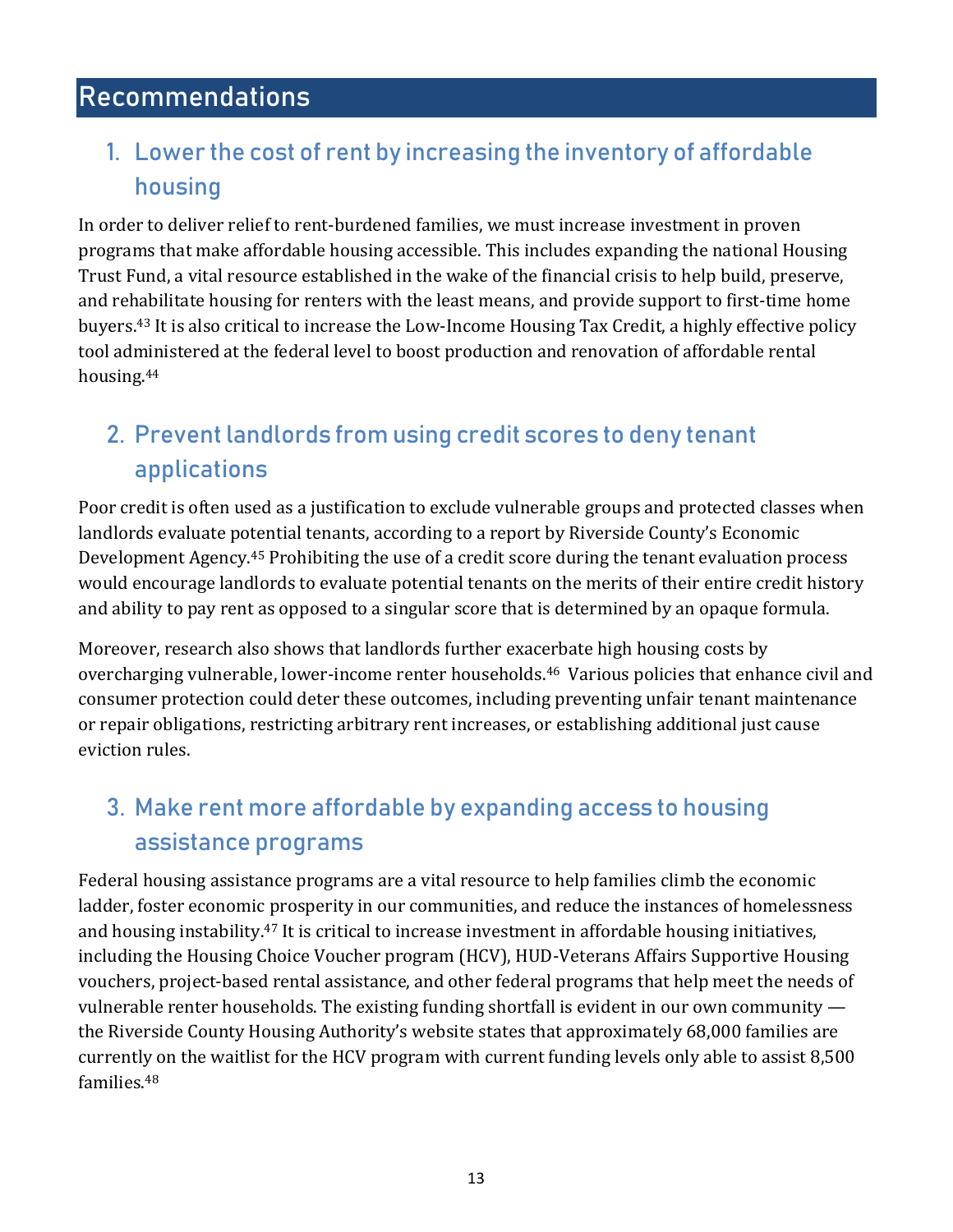# 4. Put a Check on Wall Street's presence in the single-family rental market

Action is needed to ensure a level playing field for aspiring homebuyers and protect vulnerable renters struggling in a housing market dominated by Wall Street landlords who prioritize investor returns above all else. Policies to address this situation would include restricting institutional investors' ability to purchase large bundles of single-family homes from government-sponsored enterprises (GSEs), like Fannie Mae or Freddie Mac, and prohibiting GSEs from using taxpayer money to subsidize loans worth millions of dollars for institutional investors to buy and securitize large clusters of single-family homes. Additionally, Congress should request a report from the General Accountability Office to assess the dealings and impact of Wall Street landlords on tenants, aspiring homeowners, and our local and national housing markets.

## 5. Defeat President Trump's plan to raise rent on millions of vulnerable households

The Trump administration's fiscal year 2020 budget proposal would increase the cost of rent for at least four million American households and make devastating cuts to essential housing programs that help families find safe, affordable housing.<sup>49 50</sup> The proposal would slash HUD funding by more than \$9 billion overall, which includes cutting voucher assistance by \$354 million, homeless assistance by \$34 million, Section 202 Housing for the Elderly program by \$34 million, and Section 811 Housing for People with Disabilities program by \$27 million.<sup>51</sup> The plan also calls for the elimination of the national Housing Trust Fund, the HOME Investment Partnerships program, the Community Development Block Grant program, and more.<sup>52</sup> The president's recent budget proposal is unacceptable, and would raise the rent burden across the country, causing severe harm to millions of American families. Congress must pass a budget that invests in affordable housing and holds true to our shared American values.